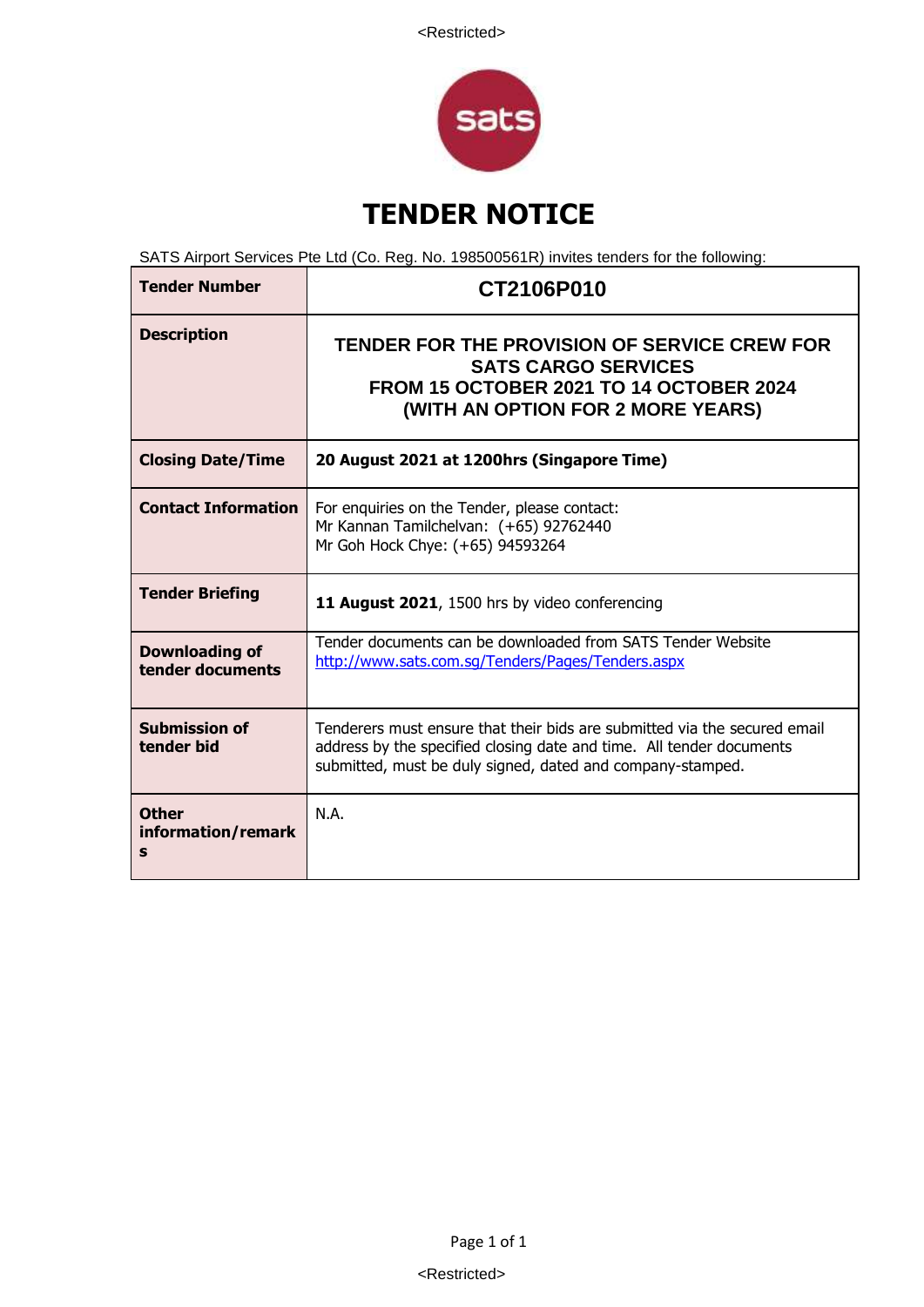<Restricted>

## **TABLE OF CONTENTS**

|    |                                                                  | 2 pages  |
|----|------------------------------------------------------------------|----------|
| 2. | Declaration by Tenderer/Contracting Party Agreement - Appendix B | 1 page   |
| 3. |                                                                  | 1 page   |
| 4. |                                                                  | 1 page   |
| 5. |                                                                  | 6 pages  |
| 6. |                                                                  | 1 page   |
| 7. |                                                                  | 1 page   |
| 8. |                                                                  | 2 pages  |
| 9. |                                                                  | 10 pages |
|    |                                                                  | 35 pages |